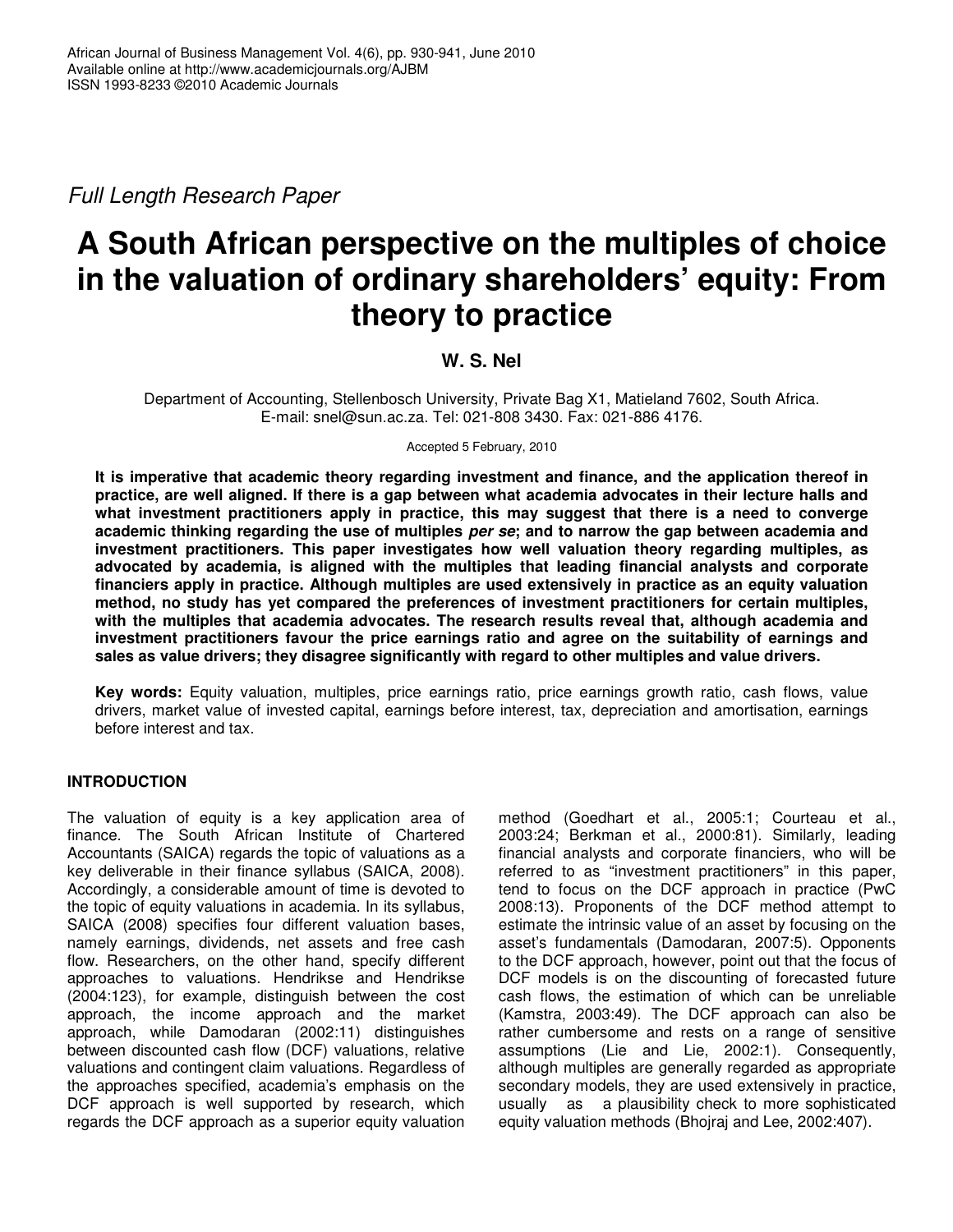Valuations that are based on multiples assume that the actual value (*V*) of a company's (*j*) shares at a given point in time (*t*) is equal to the product of a specific multiple  $(\lambda)$  and a specific value driver  $(\partial)$  at that specific point in time, so that

$$
Vjt = \lambda t \partial jt
$$

Much research has been devoted to determining which multiples and value driver categories, such as earnings, are superior to others (Liu et al., 2001:153; Liu et al., 2002:23; Abukari et al., 2000:22; Cheng and McNamara, 2000:367; Volker and Richter, 2003:216). Researchers such as Baker and Ruback (1999:19) focused on which specific value drivers, between earnings before interest, tax, depreciation and amortisation (EBITDA) and earnings before interest and tax (EBIT), for example, are more accurate in terms of equity valuation. However, the literature review revealed no evidence of a study that compared academia's preferences with regard to the use of multiples, with that of investment practitioners. This study investigates academic consensus among chartered accountants regarding the use of multiples and whether the general concern regarding a gap between theory and practice (Triantis, 2005:8; Ralston; 2003:1; Bernstein, 2008) is warranted. Although this exploratory study focuses on a specific target audience within the wider academic community, the research results indicate that the topic warrants further investigation, which the author intends pursuing with future research. However, for the purpose of this paper, the reference to academia will specifically refer to chartered accountants who are in academia. The emphasis is on academia's perception regarding the role of multiples, the most suitable multiples and value drivers, and how these preferences compare to those of investment practitioners in South Africa.

The next two sections set out the objective and the value of the research, followed by a literature review. Sections five and six describe the research methodology and the survey results regarding the multiples that are preferred by academia, followed by a gap analysis between theory and practice in section seven. Final remarks are offered in the last section of this paper.

## **OBJECTIVE OF THE RESEARCH**

The chief objective of this research is to ascertain whether there is a gap between what is lectured in academia and what is applied in practice. If such a gap exists, it may have implications for academia and investment practitioners. The paper will focus on multiples in particular as suitable equity valuation methods. The research forms part of a wider research project, which is aimed at establishing the nature and size of the gap between theory and practice with regard to equity valuations, that is primary methods of equity valuation,

secondary methods of equity valuation, discount rates, etc.

## **VALUE OF THE RESEARCH**

The convergence of academia and investment practitioners on mainstream valuation practices is a common phenomenon in developed markets (Bruner et al., 2002:319). Although Bruner et al. (2002:319) emphasised the need for such convergence in emerging markets, no research has yet been conducted on this topic in South Africa. A PricewaterhouseCoopers (PwC) valuation methodology field survey, which was conducted among leading financial analysts and corporate financiers in 2008, provides a valuable benchmark for best practice for investment practitioners, while affording academia an insight as to which equity valuation methods are applied most frequently in practice. However, no such research has yet been conducted among academia.

The contribution of this study is to facilitate the convergence of, firstly, academic thinking regarding the use of multiples, and, secondly, valuation practices between academia and investment practitioners. To this end, the research results will present academic consensus regarding the use of multiples and highlight differences between academia and investment practitioners in this regard. Should the results reveal that a gap indeed exists; this would highlight the need for academia to perhaps reconsider their syllabus. Similarly, it could mean that there are multiples that are advocated by academia that are not applied in practice. In this case it may be necessary for investment practitioners to reconsider the multiples that they are using in practice. Either way, should such a gap exist, this may indicate that there is a need for academia and investment practitioners to converge their thinking regarding the use of multiples. The research also contributes to the preparation of students for the marketplace. If there is a gap between theory and practice, the nature of the gap should be investigated and resolved in order to better align academia with the real world.

## **LITERATURE REVIEW**

Equity valuation methods based on multiples typically have broad dispersions (Fernándes, 2001:2), which explains why they are not generally regarded as the most accurate equity valuation methods (Courteau et al., 2003:24). Consequently researchers generally regard multiples with the lowest dispersion as the most reliable multiples (Pratt, 2006:4). Although multiples are not suitable primary equity valuation methods, they are used extensively in practice, usually to anchor more comprehensive valuation methods such as the free cash flow model (Liu et al., 2002:1). Despite the fact that more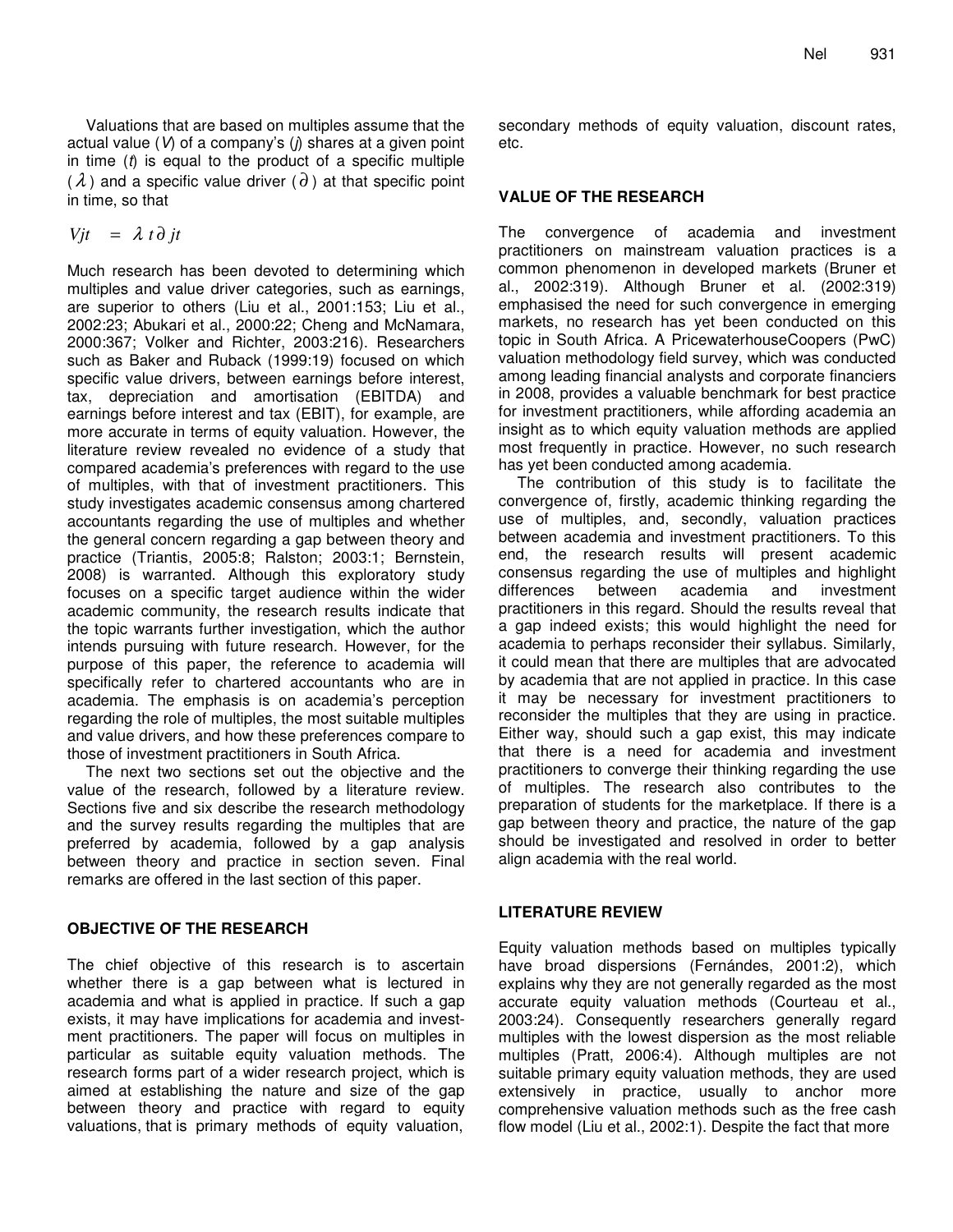sophisticated models may offer more suitable equity valuation methods, they tend to be based on various assumptions and are rather cumbersome, which is why analysts often revert to multiples. Consequently analysts' reports and investment bankers' opinions are ubiquitous with multiples (Schreiner, 2007:1). Even analysts who are stern supporters of more comprehensive equity valuation methods revert to multiples to check their equity values for plausibility (Bhojraj and Lee, 2002:407).

## **Evidence from practice**

Best practice in terms of corporate valuation policy in emerging markets such as South Africa, is a topic of great international interest (Bruner et al., 2002:319). A valuation methodology survey conducted by PwC in 2008 among 25 leading financial analysts and corporate financiers confirmed that investment practitioners have a preference for the DCF approach when valuing equity. The 2008 PwC survey used a frequency table between 0 - 3, where 0 indicates that the method is seldom or never used, 1 indicates that the method is often used, 2 indicates the method is frequently used and 3 indicates that the method is always used. The most popular valuation approaches that are currently used in practice, according to the PwC survey, are contained in Figure 1.

Figure 1 indicates that the most popular approach to valuing equity that is currently used in practice is the DCF approach (scored a 2.75), that is determining the value of equity by discounting future cash flows that an entity is expected to generate. Multiples (scored a 1.5) and the net assets approach (scored a 0.75), were the second and third best alternatives, according to the PwC survey. The most popular multiples that are currently used in practice, according to the PwC survey, are contained in Figure 2. According to the PwC survey results, the P/E ratio is the most frequently used multiple in practice (scored a 2), closely followed by the MVIC/EBITDA and MVIC/EBIT ratios, at 1.75 and 1.5, respectively. MVIC equals market capitalisation plus preference shares plus interest - bearing debt.

## **Value drivers**

Multiples are used to value an asset by using a comparable asset price/ratio as a benchmark with regard to a common variable such as earnings or sales, known as value drivers. Research on multiples tends to focus on these value drivers, which is earnings, cash flows, book value and sales. Most researchers come to the conclusion that earnings - based multiples are superior to their counterparts. Liu et al. (2001:153), for example, indicated that earnings - based multiples perform more accurate valuations than those based on cash flows. In an extended study by Liu et al. (2002:23), it focused on

which value drivers performed the best amongst earnings, cash flows, dividends and revenue, to approximate stock prices in ten countries, including South Africa. Their research results indicated that earnings based multiples performed the best valuations, while cash flow - and dividend - based multiples produced average results. Sales - based multiples performed the worst. Earnings also outperform book value as a value driver when using multiples to value equity (Abukari et al., 2000:22). Research conducted by Cheng and McNamara (2000:367) and Volker and Richter (2003:216) also confirmed the superiority of earnings - based multiples.

Further research focused on which earnings - based value drivers are superior. Baker and Ruback (1999:19) found that sector - adjusted EBITDA outperformed EBIT and revenue. Lie and Lie (2002:53) found EBITDA to be a more accurate value driver than EBIT, and that forward - looking multiples outperformed historical multiples.

Kim and Ritter (1999:430) concluded that two - year earnings per share (EPS) forecasts are more accurate than one -year forecasts, while one - year EPS forecasts are more accurate than current EPS. Research conducted by Schreiner and Spremann (2007:18) confirmed that forward - looking multiples performed more accurate valuations than trailing multiples.

## **Gap analysis**

The literature review revealed that, although a few earlier studies investigated a gap that presumably exists between theory and practice with regard to investment management, there is no existing research on how well the multiples that are advocated by academia are aligned with the multiples that are applied in practice. The first formally reported study in this regard was conducted by the American Finance Association (Upton 1949) in 1948. Twenty - seven lecturers representing 20 schools, met to discuss methods of teaching Business Finance, during the American Finance Association convention at Cleveland in the United States. Members present at the convention argued that business school education failed to meet the needs of businesses in practice.

In a similar study, Wendt (1966:422) conducted a survey at 205 business schools and found that investment faculties lagged investment practitioners by more than a decade and concluded that there was a need for academia to catch up. Smith and Goudzwaard (1970:344) found that the gap between what is taught by academia and what is applied in practice does not only exist, but is also widening.

No later studies, focusing specifically on equity valuation, were found.

To the best of the author's knowledge, no gap analysis has yet been conducted on the specific application of multiples within the topic of equity valuations.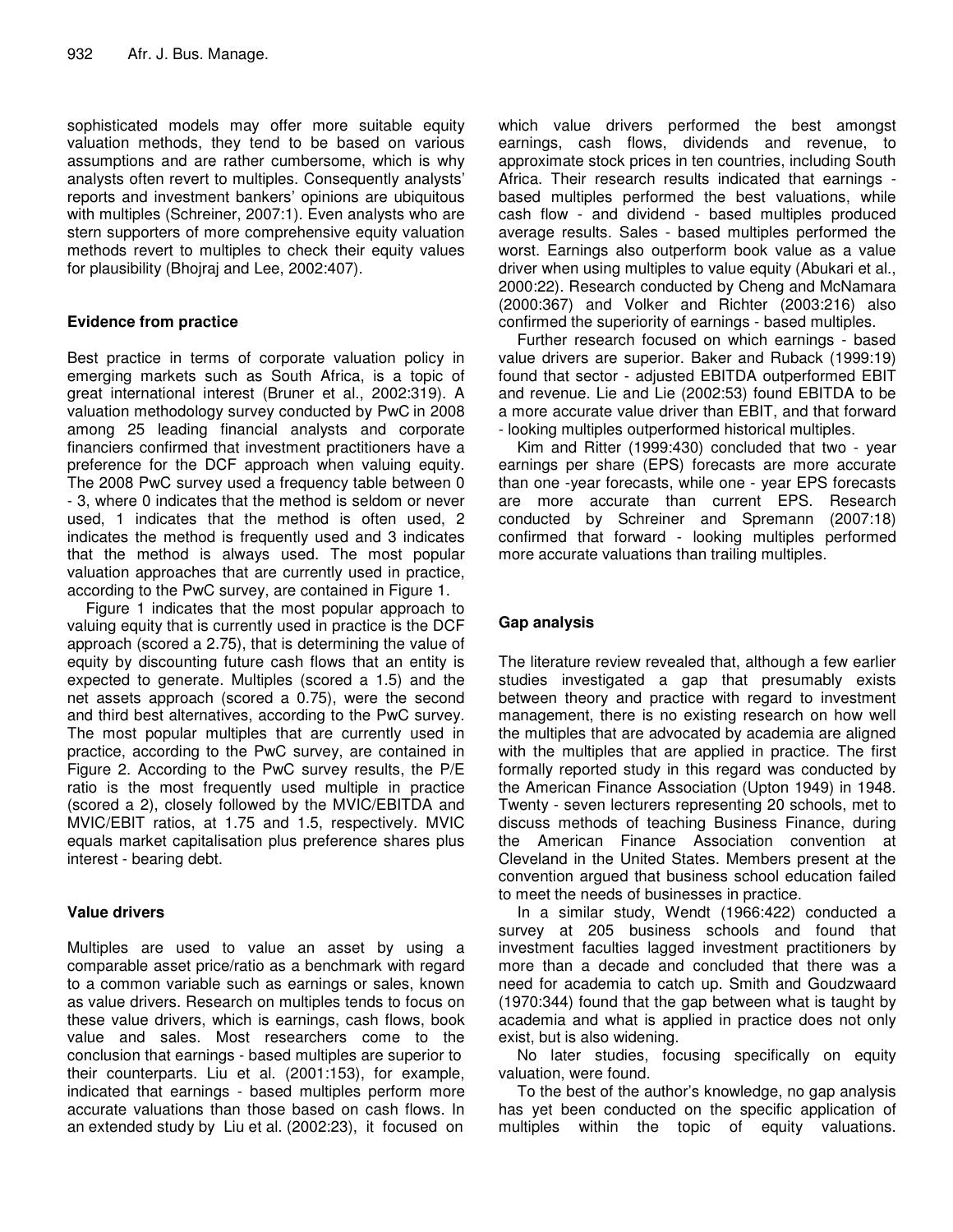

**Figure 1.** Equity valuation approaches that are used most frequently in practice in South Africa. Source: Adapted from PricewaterhouseCoopers (2008:13).



EBITDA - Earnings before interest, tax, depreciation and amortisation EBIT - Earnings before interest and tax P/E - Price/Earnings ratio P/PBT - Price/Pre-tax earnings P/BVE - Price/Book value of equity P/CF - Price/Earnings plus non-cash charges P/CFO - Price/Cash flow from operations

**Figure 2.** Multiples that are used most frequently in practice in South Africa. Source*:* PricewaterhouseCoopers (2008:41).

#### **RESEARCH METHODOLOGY**

In order to achieve the objective of the research, a two - pronged approach was adopted:

(1) Establish academic consensus regarding multiples of choice; (2) Establish how the multiples that were identified in (1) compare to the multiples that investment practitioners apply in practice.

In order to ascertain academic consensus regarding the use of multiples, a survey was conducted in 2008 at 12 universities in South Africa. The PwC survey will be used as a reflection of the preferences of investment practitioners in the marketplace.

#### **Survey design and distribution**

A survey was prepared and a link to an electronic database was emailed to five lecturers. Their feedback and recommendations were incorporated in the questionnaire and the database was

cleared of these pilot responses. The final survey contained 25 questions and took approximately 15 min to complete. SAICA emailed a weblink to the questionnaire to chartered accountants who work in academia. An email reminder was sent out and responses were subsequently followed up telephonically.

#### **Response rate**

The questionnaire was sent to 446 chartered accountants in academia. Of these emails, 36 were returned to the sender as a result of invalid addresses. A potential target audience of 81 lecturers opened the email. This percentage may seem small at first glance, but it is important to bear in mind that not all lecturers in academia lecture finance. Only 54 lecturers currently lecture, or have in the past lectured, finance, as confirmed by the relevant divisions at the respective universities. The effective target audience at the universities therefore only consisted of 54 lecturers. A total of 35 lecturers of the potential 54 respondents completed the questionnaire. All completed questionnaires were usable,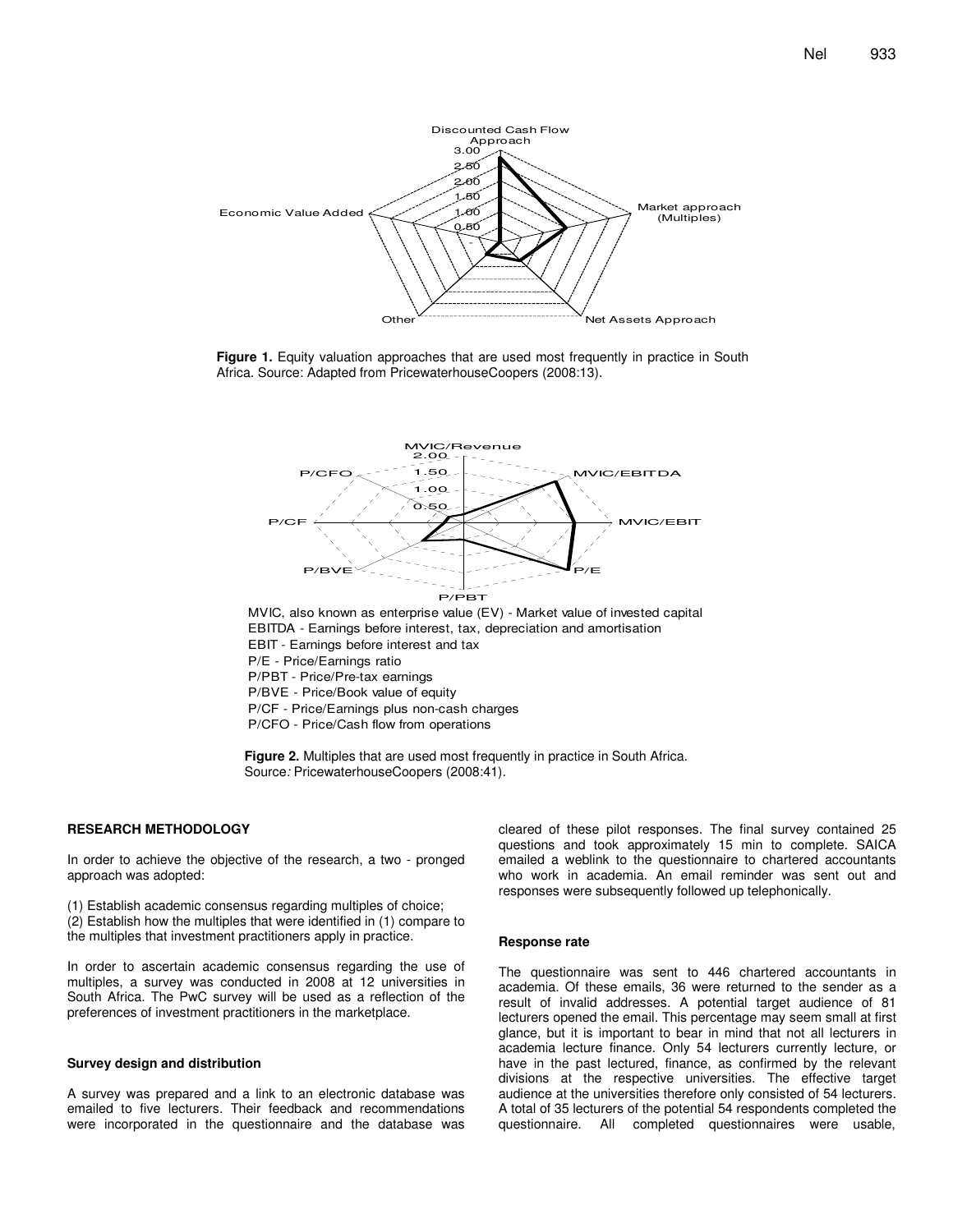constituting an effective response rate of 65%. Although in terms of absolute numbers 35 responses may seem small, it should be kept in mind that similar research conducted by PwC in 2008 yielded only 25 responses (PwC, 2008:1). The 35 responses originated from ten universities, which render them representative of the general thinking in academia regarding the topic of equity valuations. The fact that SAICA supported the research initiative decreases the likelihood that a higher number of responses would have been achieved in any other cost - effective way.

#### **Profile of participants**

The participants in the academic survey were suitably qualified lecturers with ample lecturing experience on the topic of valuations. All the participants were members of SAICA. In addition, 80% of the participants held masters degrees, of whom 20% also held PhDs. The profile of the lecturers who participated in terms of qualifications and finance - specific lecturing renders the results useful. Accordingly, one can conclude that the participants in the survey constituted a strong academic knowledge base to respond to the questions regarding equity valuations.

#### **Survey questions**

The academic survey was divided into three sections. The first section dealt with specific equity valuation methods, such as the free cash flow model and multiples. Section two focused on the discount rate, posing questions regarding the most appropriate method for calculating the discount rate and specific questions regarding the Capital Asset Pricing Model. The third section covered the profile of the participants. This paper will focus on the first and third sections of the questionnaire, while the remaining section will form part of further research. It is important to bear in mind that the results are merely a reflection of the beliefs and opinions of chartered accountants in academia. The emphasis of this paper falls on four questions in the survey that were designed to establish which multiples should, according to academic thinking, be used most frequently in practice when valuing a minority and/or a majority interest in an entity's equity. The questions focused on specific multiples which should be used most frequently:

(1) As primary equity valuation methods for valuing minority interests in an entity's equity;

(2) As primary equity valuation methods for valuing majority interests in an entity's equity;

(3) As secondary equity valuation methods for valuing minority interests in an entity's equity;

(4) As secondary equity valuation methods for valuing majority interests in an entity's equity.

Respondents were asked to indicate how frequently the respective multiples should be used on a scale of 0 to 4, where 0 indicates that the method is never used, 1 indicates that the method is almost never used, 2 indicates the method is sometimes used, 3 indicates that the method is almost always used, and 4 indicates that the method is always used. The survey results discussed in this paper reflect those alternatives that respondents indicated should always or almost always be used in practice, which is the percentage of respondents who answered 3 or 4.

#### **EVIDENCE FROM THEORY**

Although the literature review revealed that multiples are not generally regarded as suitable primary equity valuation methods

(Fernándes, 2001:2, Courteau et al., 2003:24), they are used extensively in practice. According to Damodaran (2002:59), approximately 90% of valuations are relative valuations and 50% of acquisition valuations rely on a combination of multiples and comparable companies. Although multiples are used extensively in practice, they are used in conjunction with other valuation methods. Most analysts have preferences for certain primary equity valuation methods, which are checked for plausibility against equity values obtained from other methods such as multiples (Liu et al., 2002:1; Bhojraj and Lee, 2002:407). In order to determine how well these preferences are aligned with the multiples that lecturers advocate in academia, it is necessary to ascertain academic consensus regarding the use of multiples.

#### **Multiples used as primary equity valuation methods to value a minority interest in an entity's equity**

The first question required respondents to indicate which multiples should be applied most frequently in practice as primary equity valuation methods when valuing a minority interest in an entity. The multiples that should be applied most frequently as primary equity valuation methods in practice when valuing a minority interest in an entity's equity, according to academic thinking, are presented in Figure 3.

As Figure 3 illustrates, very few of the respondents were of the opinion that multiples are suitable primary minority equity valuation methods. Only 31% of the respondents indicated that the P/E ratio should be used frequently, compared to 20% who favoured the PEG ratio and 13% who favoured the P/FCF ratio. Less than 10% of the respondents favoured each of the other multiples.

#### **Multiples used as primary equity valuation methods to value a majority interest in an entity's equity**

The second question required respondents to indicate which multiples should be applied most frequently in practice as primary equity valuation methods when valuing a majority interest in an entity. The multiples that, according to academic thinking, should be applied most frequently as primary equity valuation methods in practice when valuing a majority interest in an entity's equity are presented in Figure 4.

As is evident from Figure 4, the P/E ratio is the only multiple that the majority of the respondents (77%) agree is the superior primary multiple when valuing a majority equity stake. Distant second and third best alternatives are the PEG ratio (46%) and the P/FCF ratio (43%). According to 38% of the respondents the EV/FCF and the EV/EBITDA ratios should be used frequently in practice. Academia has less regard for the M/BVE ratio and the P/BVE ratio as primary majority equity valuation methods, as only 23% of the respondents agreed that these multiples should be used frequently in practice. Multiples that garnered little support were the EV/BVE ratio (15%), the EV/S ratio (15%) and the P/S ratio (7%).

#### **Multiples used as secondary equity valuation methods to value a minority interest in an entity's equity**

The third question required respondents to indicate which multiples should be applied most frequently in practice as secondary equity valuation methods, when valuing a minority interest in an entity. The multiples that, according to academic thinking, should be applied most frequently as secondary equity valuation methods in practice when valuing a minority interest in an entity's equity are presented in Figure 5.

Figure 5 indicates that the P/E ratio is the only multiple that the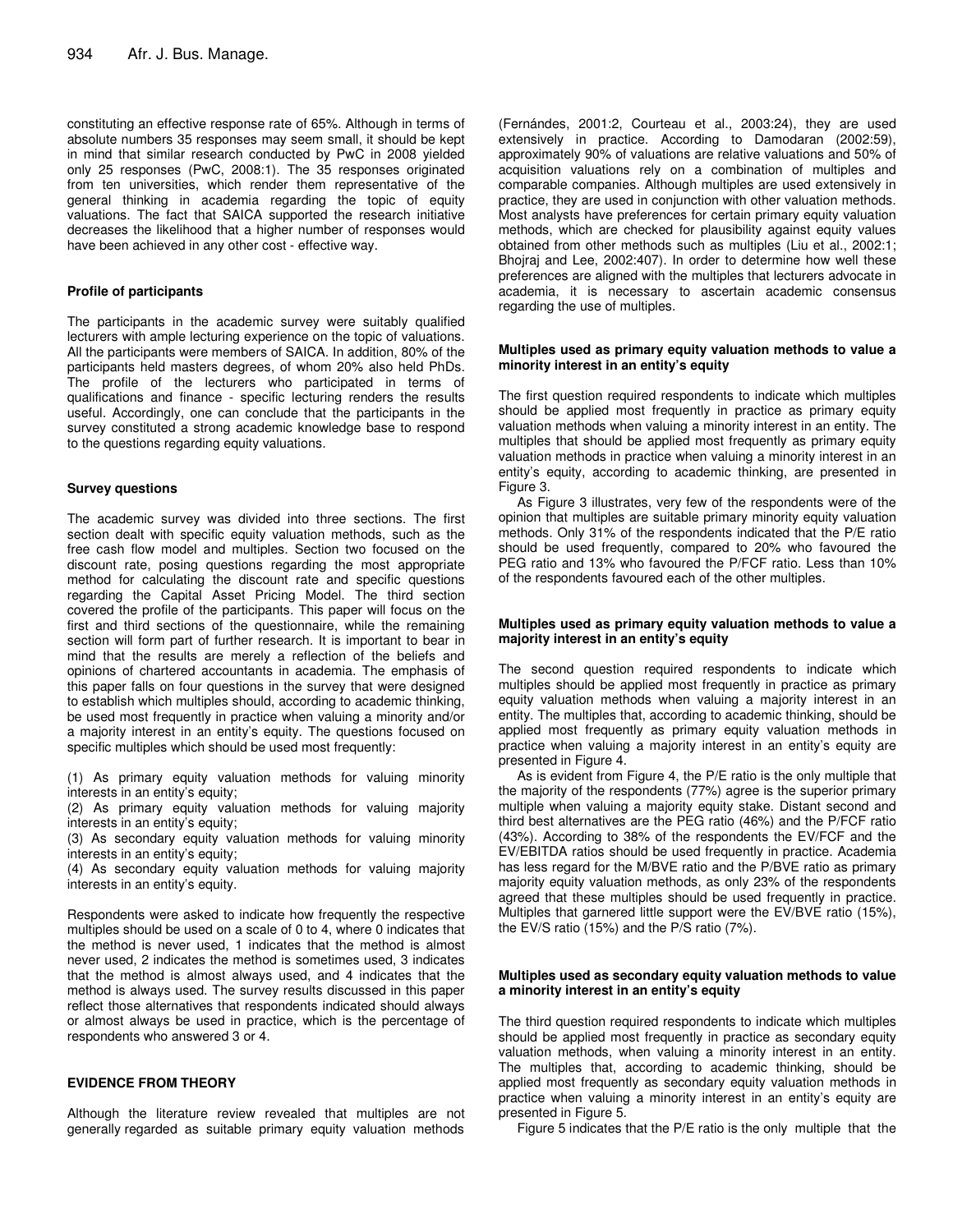

**Figure 3.** Multiples that, according to academia, should be used most frequently as primary equity valuation methods to value a minority interest. The selection of multiples was drawn from the literature review and is not exhaustive. However, respondents were afforded the opportunity to include any multiple they deemed appropriate under the "Other" category.



EBITDA - Earnings before interest, tax, depreciation and amortisation P/BVE - Price/Book value of equity

EV/S - Enterprise Value/Sales

M/BVE - Market value/Book value of equity

P/S - Price/Sales

**Figure 4.** Multiples that, according to academia, should be used most frequently as primary equity valuation methods to value a majority interest.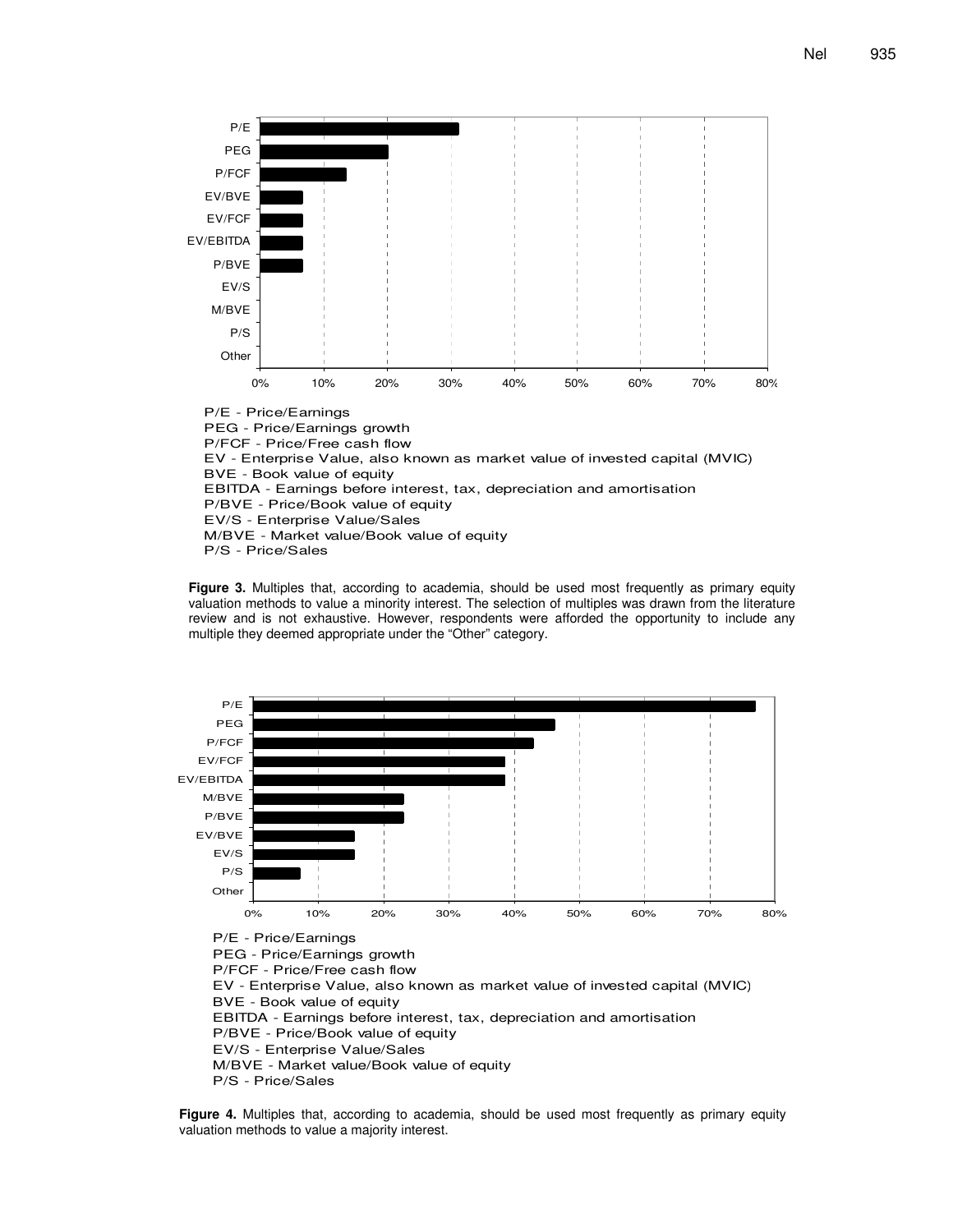



majority of the respondents (62%) agree is the superior secondary multiple when valuing a minority equity stake. Less than half of the respondents (38%) indicated that the M/BVE ratio and the PEG ratio should be used frequently, while 33% were of the opinion that the P/FCF ratio should be used frequently. The P/BVE ratio was less popular, with 29% of the respondents indicating that it should be used frequently in practice. Multiples that garnered little support from academia were EV/FCF (25%), P/S (24%) and EV/EBITDA (20%). Only 16 and 15% of the respondents favoured the EV/BVE and EV/S ratios, respectively.

#### **Multiples used as secondary equity valuation methods to value a majority interest in an entity's equity**

The fourth question required respondents to indicate which multiples should be applied most frequently in practice as secondary equity valuation methods, when valuing a majority interest in an entity's equity. The multiples that, according to academic thinking, should be applied most frequently as secondary equity valuation methods in practice when valuing a majority interest in an entity's equity are presented in Figure 6.

As Figure 6 illustrates, the majority of academia favours the P/Eratio, as 75% of the respondents indicated that this method should be used most frequently as a secondary equity valuation method in practice when valuing a majority equity stake, followed by the P/FCF ratio at 65% and the PEG ratio at 55%. These rankings are similar to the ranking with the minority interests, with the exception that the joint second most popular multiples preferred for minority valuations are the PEG ratio and the M/BVE ratio, whereas the P/FCF ratio is the second most popular choice for majority valuations. The remaining multiple with a cash flow value driver was the EV/FCF ratio, which, according to 47% of the respondents, should be used frequently in practice. Academia appears to have less regard for ratios based on book value as 45, 30 and 26% of the respondents agreed that the M/BVE ratio, P/BVE ratio and EV/BVE ratio, respectively, should be used frequently in practice. Only 37, 25 and 21% of respondents favoured the EV/EBITDA, P/S and EV/S ratios, respectively.

## **Survey results compared to evidence from research**

From Table 1 it can be deduced that survey respondents regard multiples as more appropriate for the valuation of a majority interest *vis-à-vis* a minority interest. Columns 3 and 6 quantify, for the primary and secondary equity valuation methods, respectively, the magnitude of academic preference for the specific multiples as a majority, as opposed to a minority, valuation method. On average, the multiples listed in Table 1, garnered 261 and 47% more support, respectively, as majority valuation methods than minority valuation methods.

Similarly, from Table 2, it is clear that respondents regard multiples as more appropriate as secondary valuation methods *vis-à-vis* primary valuation methods. Columns 3 and 6 quantify, for the minority and majority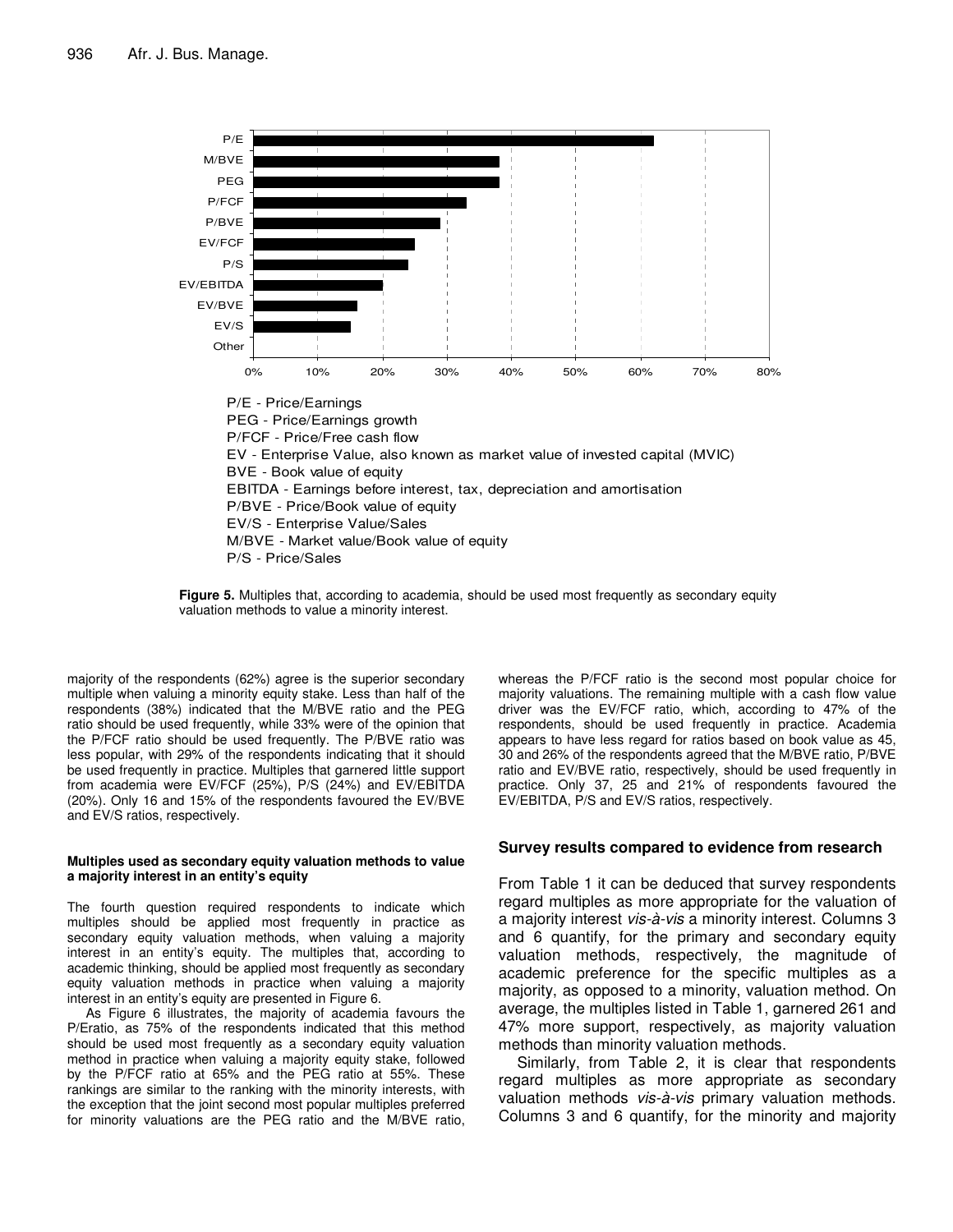

**Figure 6.** Multiples that, according to academia, should be used most frequently as secondary equity valuation methods to value a majority interest.

|                 |                           | <b>Primary valuation method</b> |                                      | <b>Secondary valuation method</b> |                        |                                      |  |
|-----------------|---------------------------|---------------------------------|--------------------------------------|-----------------------------------|------------------------|--------------------------------------|--|
| <b>Multiple</b> | <b>Minority</b><br>$(\%)$ | <b>Majority</b><br>(%)          | <b>Majority &gt; Minority</b><br>(%) |                                   | <b>Majority</b><br>(%) | <b>Majority &gt; Minority</b><br>(%) |  |
|                 |                           | $\mathbf{2}$                    | 3                                    | 4                                 | 5                      | 6                                    |  |
| P/E             | 31                        | 77                              | 146                                  | 62                                | 75                     | 21                                   |  |
| <b>PEG</b>      | 20                        | 46                              | 131                                  | 38                                | 55                     | 44                                   |  |
| P/FCF           | 13                        | 43                              | 221                                  | 33                                | 65                     | 95                                   |  |
| EV/FCF          | 7                         | 38                              | 477                                  | 25                                | 47                     | 89                                   |  |
| M/BVE           | 0                         | 23                              | <b>NA</b>                            | 38                                | 45                     | 18                                   |  |
| EV/EBITDA       | 7                         | 38                              | 477                                  | 20                                | 37                     | 84                                   |  |
| P/BVE           | 7                         | 23                              | 246                                  | 29                                | 30                     | 5                                    |  |
| EV/BVE          | 7                         | 15                              | 131                                  | 16                                | 26                     | 67                                   |  |
| P/S             | 0                         |                                 | <b>NA</b>                            | 24                                | 25                     | 5                                    |  |
| EV/S            | $\Omega$                  | 15                              | <b>NA</b>                            | 15                                | 21                     | 40                                   |  |
| Other           | 0                         | 0                               | <b>NA</b>                            | 0                                 | 0                      | <b>NA</b>                            |  |
| Average         |                           |                                 | 261                                  |                                   |                        | 47                                   |  |

**Table 1.** Academic preference for multiples as majority valuation methods.

equity valuation methods, respectively, the magnitude of academic preference for the specific multiples as a secondary, as opposed to a primary, valuation method. The multiples listed in Table 2, on average, garnered 183 and 57% more support, respectively, as secondary valuation methods than primary valuation methods. The

latter phenomenon is consistent with research findings by Liu et al. (2002:1) and Bhojraj and Lee (2002:407), which indicated that multiples are more suitable as secondary valuation methods. Since the PwC survey did not distinguish between multiples that are more appropriate for the valuation of minority and majority interests, the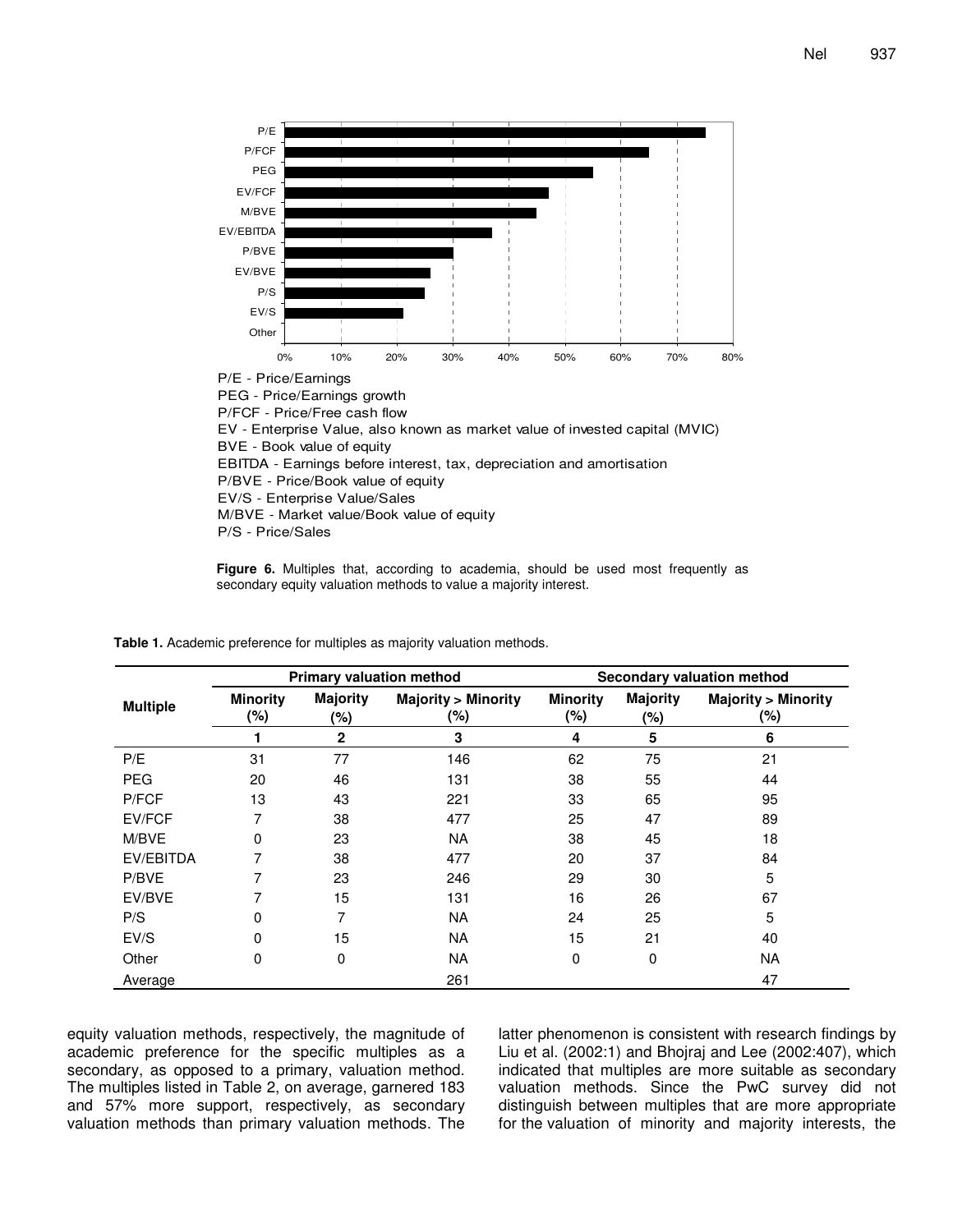|                 |         | Minority interest (%) |                               | Majority interest (%) |           |                               |  |
|-----------------|---------|-----------------------|-------------------------------|-----------------------|-----------|-------------------------------|--|
| <b>Multiple</b> | Primary | <b>Secondary</b>      | <b>Secondary &gt; Primary</b> | Primary               | Secondary | <b>Secondary &gt; Primary</b> |  |
|                 |         | 2                     | 3                             | 4                     | 5         | 6                             |  |
| P/E             | 31      | 62                    | 98                            | 77                    | 75        | -3                            |  |
| <b>PEG</b>      | 20      | 38                    | 90                            | 46                    | 55        | 19                            |  |
| P/FCF           | 13      | 33                    | 150                           | 43                    | 65        | 52                            |  |
| EV/FCF          | 7       | 25                    | 275                           | 38                    | 47        | 23                            |  |
| M/BVE           | 0       | 38                    | <b>NA</b>                     | 23                    | 45        | 95                            |  |
| EV/EBITDA       | 7       | 20                    | 200                           | 38                    | 37        | -4                            |  |
| P/BVE           | 7       | 29                    | 329                           | 23                    | 30        | 30                            |  |
| EV/BVE          | 7       | 16                    | 137                           | 15                    | 26        | 71                            |  |
| P/S             | 0       | 24                    | <b>NA</b>                     | 7                     | 25        | 250                           |  |
| EV/S            | 0       | 15                    | <b>NA</b>                     | 15                    | 21        | 37                            |  |
| Other           | 0       | 0                     | <b>NA</b>                     | 0                     | 0         | <b>NA</b>                     |  |
| Average         |         |                       | 183                           |                       |           | 57                            |  |

**Table 2.** Academic preference for multiples as secondary valuation methods.

**Table 3.** Academic preference for the use of specific multiples.

| <b>Multiple</b> | <b>Primary valuation method</b> |                                 | <b>Secondary valuation method</b> |                                 |                |
|-----------------|---------------------------------|---------------------------------|-----------------------------------|---------------------------------|----------------|
|                 | <b>Minority interest</b><br>(%) | <b>Majority interest</b><br>(%) | <b>Minority interest</b><br>(%)   | <b>Majority interest</b><br>(%) | Average<br>(%) |
| P/E             | 31                              | 77                              | 62                                | 75                              | 61             |
| <b>PEG</b>      | 20                              | 46                              | 38                                | 55                              | 40             |
| P/FCF           | 13                              | 43                              | 33                                | 65                              | 39             |
| EV/FCF          | 7                               | 38                              | 25                                | 47                              | 29             |
| M/BVE           | 0                               | 23                              | 38                                | 45                              | 27             |
| EV/EBITDA       | 7                               | 38                              | 20                                | 37                              | 25             |
| P/BVE           |                                 | 23                              | 29                                | 30                              | 22             |
| EV/BVE          | 7                               | 15                              | 16                                | 26                              | 16             |
| P/S             | 0                               | 7                               | 24                                | 25                              | 14             |
| EV/S            | 0                               | 15                              | 15                                | 21                              | 13             |
| Other           | 0                               | 0                               | 0                                 | 0                               | 0              |

average of the results from Figures 3 - 6 was calculated in Table 3 for comparative purposes. The three multiples with earnings-based value drivers are the P/E ratio, the PEG ratio and the EV/EBITDA ratio. Table 3 indicates that academia concurs that the P/E ratio is the superior multiple, with 61% of the respondents, on average, across all four categories (primary minority and majority and secondary minority and majority) attesting to this. The P/E ratio is also the only multiple to hold the most popular position across all four categories. The evidence in support of the popularity of the P/E ratio should, however, be viewed with caution, since research has shown that the superiority of the P/E ratio does not apply to all industries of the economy, that is different multiples are suitable for different sectors in the economy (Barker,

1999:414; Nel, 2009:111). The evidence also suggests that the PEG ratio is the second most popular choice, on average, as selected by 40% of the respondents. Only 25% of the respondents indicated that the EV/EBITDA ratio should be used frequently.

The two multiples with cash flow value drivers are the P/FCF ratio and the EV/FCF ratio. The P/FCF was, on average, the third most popular multiple, followed by the EV/FCF multiple, according to 39 and 29% of respondents respectively. Multiples based on book values were, on average, not very popular among academia, as only 27% of academia indicated that the highest scoring book value - based multiple, the M/BVE ratio, should be used frequently. Only 22 and 16% of the respondents indicated that the other two book value -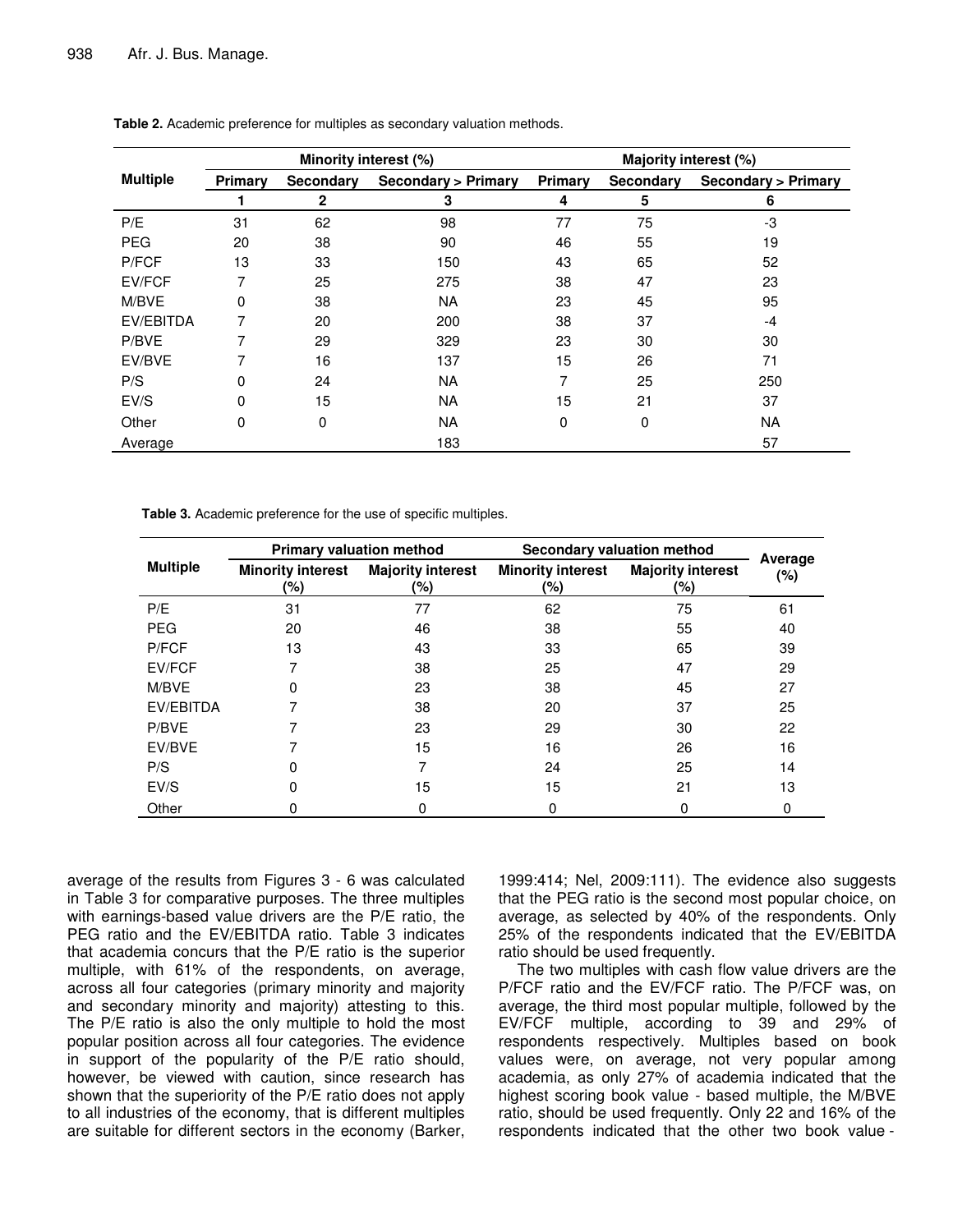based multiples, P/BVE and EV/BVE, should be used frequently. Multiples based on sales performed the worst in the survey. The two sales-based multiples, P/S and EV/S, received support from only 14 and 13% of the respondents, respectively. Academia's preferences, as summarised in Table 3, are well aligned with research findings. Academia's order of preference in terms of value drivers, on average, is earnings - based multiples, cash flow - based multiples, book value -based multiples, and sales - based multiples, which is supported by research (Liu et al., 2001:153; Liu et al., 2002:23; Abukari et al., 2000:22; Cheng and McNamara, 2000:367; Volker and Richter, 2003:216). The question is: To what extent does academic consensus regarding the use of multiples concur with the multiples that are currently applied in practice in South Africa?

## **GAP ANALYSIS**

The results of the academic survey, when compared to that of the PwC survey, revealed that academic thinking and investment practitioners' preferences regarding the use of multiples differ more frequently than they concur. Four of the six multiples (with four different value drivers) that were compared indicated significant differences. However, despite their differing opinions, academia and investment practitioners agree on the use of certain multiples and the importance of certain value drivers.

## **Similarities**

The majority of academia (61% on average) and investment practitioners (67%) agree that the P/E ratio should be used most frequently in practice. Academia (22%) and investment practitioners (25%) also agree on the popularity of the P/BVE ratio. The results of the respective surveys are compared in Table 4. The Gap column in Table 4 indicates the extent of the difference in emphasis between academia and investment practitioners with regard to the use of certain multiples. A negative percentage implies that a multiple is used more frequently in practice than academia would advocate, while a positive percentage implies that academia places a greater emphasis on the multiple than investment practitioners. The P/E ratio and the P/BVE ratio display a relatively small gap (-9% and -13%, respectively), which means that academia and investment practitioners have a similar regard for these two multiples.

Table 4 confirms that academia and investment practitioners' preference for certain value drivers are well aligned with research findings. The majority of academia and investment practitioners clearly place a great deal of emphasis on earnings - based multiples, as earnings based multiples garnered the most support from academia and investment practitioners. Similarly,

academia and investment practitioners have a similar disregard for sales-based multiples, with both parties indicating that it is the least preferred value driver.

## **Differences**

Although the respondents from academia and practice seem to agree that the P/E ratio is the most preferred multiple, they differ somewhat regarding the second and third positions. The second and third most popular multiples that investment practitioners use are the MVIC/EBITDA ratio and MVIC/EBIT ratio, while academia, on average, favour the PEG ratio and the P/FCF ratio, as their second and third best alternatives. One of the major discrepancies between academia and investment practitioners lies in the use of the MVIC/EBITDA ratio and the MVIC/EBIT ratio. Although investment practitioners use the MVIC/EBITDA ratio frequently in practice (58%), only 25% of the respondents from academia indicated that they preferred the EV/EBITDA ratio, which is essentially the same as the MVIC/EBITDA ratio. Similarly, investment practitioners use the MVIC/EBIT ratio (50%) fairly frequently in practice. The gaps between academia and practice are therefore -128 and - 96%, respectively, indicating that these two multiples are used far more frequently in practice than academia may suggest.

Academia and investment practitioners also differ regarding the use of multiples based on cash flow value drivers. A significant portion of academia (39%) regards P/FCF as a multiple that should be used frequently in practice, followed by the EV/FCF multiple, which was supported by 29% of the respondents, on average. In contrast, investment practitioners place very little emphasis on cash flow-based multiples, with both P/CFO and P/CF scoring a negligible 8% in the PwC survey. This constitutes a 79% gap between academia and practice, possibly indicating that academia places a higher premium on cash flow - based multiples than investment practitioners. Although academia and investment practitioners agree that sales is the least preferred value driver base for multiples, academia places a higher value on sales-based multiples as 14% and 13% of the respondents, on average, support the EV/S multiple and the P/S multiple, respectively, compared to the MVIC/S multiple that scored an 8% in the PwC survey. The gap between academia and practice is 43%, possibly indicating that academia has a higher regard for sales-based multiples than investment practitioners.

## **SUMMARY AND CONCLUSIONS**

The research was aimed at establishing whether there is a gap between the multiples that are preferred by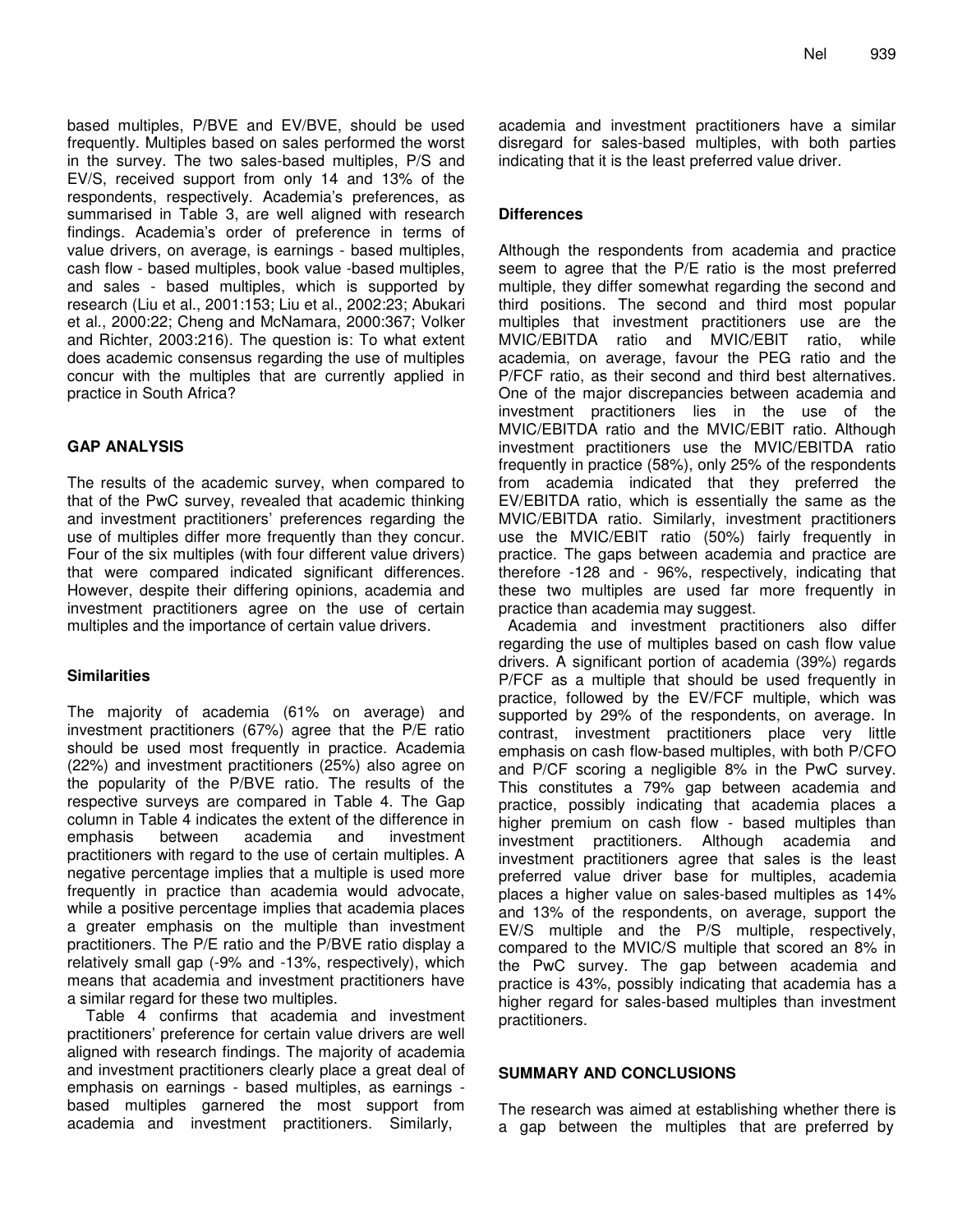| <b>Multiple</b> | Academia | Practice** | Gap       | <b>Value driver</b> | Similar/Different |
|-----------------|----------|------------|-----------|---------------------|-------------------|
| P/E             | 61%      | 67%        | $-9%$     | Earnings            | Similar           |
| PEG*            | 40%      | ΝI         | <b>NA</b> | Earnings            |                   |
| EV/EBITDA       | 25%      | 58%        | $-128%$   | Earnings            | <b>Different</b>  |
| EV/EBIT***      | ΝI       | 50%        | $-96%$    | Earnings            | <b>Different</b>  |
| $P/PBT^*$       | ΝI       | 17%        | <b>NA</b> | Earnings            |                   |
| P/FCF           | 39%      | 8%         | 79%       | Cash flow           | <b>Different</b>  |
| $EVIFCF*$       | 29%      | ΝI         | <b>NA</b> | Cash flow           |                   |
| P/BVE           | 22%      | 25%        | $-13%$    | Book value          | Similar           |
| $M/B^*$         | 27%      | ΝI         | NA.       | Book value          |                   |
| EV/BVE*         | 16%      | ΝI         | <b>NA</b> | Book value          |                   |
| EV/S            | 14%      | 8%         | 43%       | Sales               | <b>Different</b>  |
| $P/S^*$         | 13%      | NI         | NA        | Sales               |                   |

**Table 4.** Gap analysis between the use of multiples in academia and practice.

\* These multiples were not included (NI) in both surveys and therefore a direct comparison was somewhat obscured.

\* The PwC frequency scores were converted to percentages for comparative purposes.

\*\*\*Although the EV/EBIT ratio was not presented in the list of options to the survey participants, research found that EBITDA generally outperforms EBIT as a value driver (Baker and Ruback, 1999:19; Lie and Lie, 2002:53). Accordingly, the 25% support that EV/EBITDA garnered from academia was used as a proxy for EV/EBIT.

academia and the multiples that are used in practice. In order to achieve this objective, current academic thinking regarding the use of multiples was compared to the frequency with which multiples are currently used in practice in South Africa. The findings were based on the beliefs and opinions of chartered accountants, which constitutes a specific target audience within the broader academic environment. One could be inclined to argue that, since there are members of the academic community who lecture valuations who are not chartered accountants, the target audience was narrowly defined, which may have obscured the generalisation of the results. However, since valuations is a key application area in finance and in the SAICA syllabus in particular, as in most other finance syllabi, the research results contribute to the continued development of the academic environment responsible for the training of future chartered accountants. The broader academic environment may have similar concerns regarding valuations, which were not included in this study. This is an area for further research. The research results confirmed and contradicted the existence of a gap between theory and practice. Academia and investment practitioners seem to both agree and disagree regarding the use of multiples. In terms of the use of specific multiples, they agree that the P/E ratio is the superior multiple, a fact which was reflected by the relatively small gap of -9% between academia and practice. Academia and investment practitioners also concur that the P/BVE ratio should not be used frequently in the valuation of equity, constituting a -13% gap.

In terms of value drivers, academia and investment practitioners agree that multiples that are based on earnings are the multiples of choice, a sentiment which is in line with research findings. Similarly, academia and investment practitioners agree that sales-based multiples should be used least frequently, which is supported by research indicating that multiples based on sales perform the least accurate equity valuations.

However, in terms of the use of specific multiples, academia and investment practitioners disagree regarding the use of EV/EBITDA, EV/EBIT, P/CF and the EV/S multiples. A major discrepancy between academia and investment practitioners lies in the use of the EV/EBITDA and EV/EBIT ratios. The gaps between academia and practice for EV/EBITDA and EV/EBIT were -128% and -96%, respectively. Similarly, the gaps between academia and practice regarding the frequency of use of P/FCF and EV/S were 79% and 43%, respectively. These findings reflect a significant difference between the preferences of academia and investment practitioners. Although academia and investment practitioners agree that earnings are the most popular value driver and that sales are the least popular value driver, they disagree on the importance of book value and cash flow value drivers. According to academia, cash flows are the second most important value driver, followed by book value. However, investment practitioners regard book value as the second most important value driver, and cash flow, together with sales as the least. The frequency scores by investment practitioners indicate that they place three times more